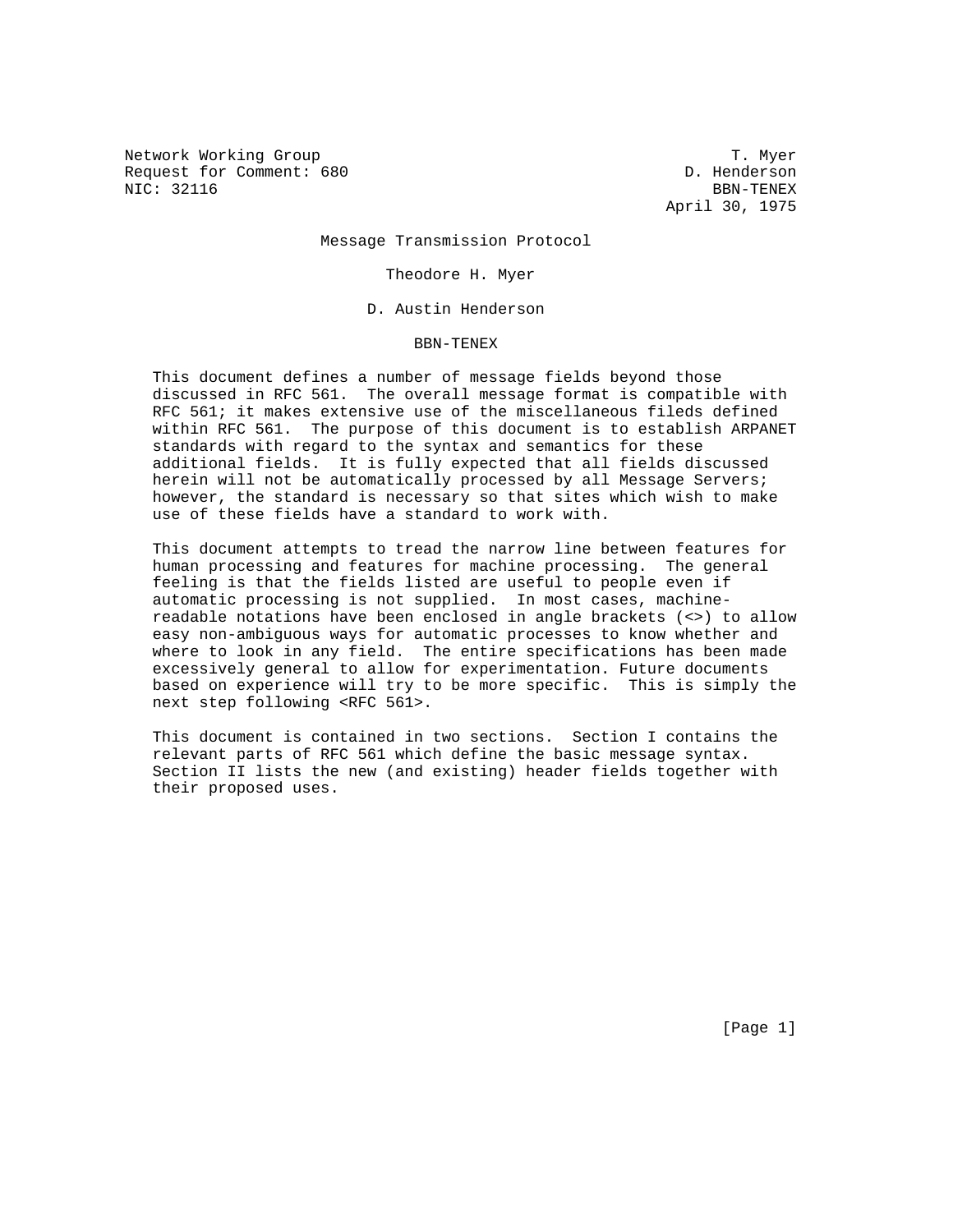# SECTION I: BASIC MESSAGE SYNTAX

| <message></message>                                                                                                              | $: :=$  | <header><crlf><body></body></crlf></header>                                      |
|----------------------------------------------------------------------------------------------------------------------------------|---------|----------------------------------------------------------------------------------|
| <header></header>                                                                                                                | $: :=$  | <required header=""><optional header=""></optional></required>                   |
| <required header=""></required>                                                                                                  | $: :=$  | <date item=""><sender item=""></sender></date>                                   |
| <date item=""></date>                                                                                                            | $: :=$  | DATE: <sp><date><sp>AT<sp></sp></sp></date></sp>                                 |
|                                                                                                                                  |         | <time>-<zone><crlf></crlf></zone></time>                                         |
| <date></date>                                                                                                                    | $: :=$  | <vdate> ! <tdate></tdate></vdate>                                                |
| <vdate></vdate>                                                                                                                  | $: : =$ | <dayofmonth><sp><vmonth><sp><vyear></vyear></sp></vmonth></sp></dayofmonth>      |
| <tdate></tdate>                                                                                                                  | $: :=$  | <tmonth>/<dayofmonth>/<tyear></tyear></dayofmonth></tmonth>                      |
| <dayofmonth></dayofmonth>                                                                                                        | $: :=$  | one or two decimal digits                                                        |
| <vmonth></vmonth>                                                                                                                | $: : =$ | JAN ! FEB ! MAR ! APR ! MAY ! JUN !                                              |
|                                                                                                                                  |         | JUL ! AUG ! SEP ! OCT ! NOV !<br>DEC.                                            |
| <tmonth></tmonth>                                                                                                                | $: : =$ | one or two decimal digits                                                        |
| <vyear></vyear>                                                                                                                  | $: :=$  | four decimal digits                                                              |
| <tyear></tyear>                                                                                                                  | $: : =$ | two decimal digits                                                               |
| <zone></zone>                                                                                                                    | $: :=$  | EST ! EDT ! CST ! CDT ! MST ! MDT !                                              |
|                                                                                                                                  |         | PST ! PDT ! GMT ! GDT                                                            |
| <time></time>                                                                                                                    | $: :=$  | four decimal digits                                                              |
| <sender item<="" td=""><td><math>:=</math></td><td>SENDER: <sp><user><sp>AT<sp><host></host></sp></sp></user></sp></td></sender> | $:=$    | SENDER: <sp><user><sp>AT<sp><host></host></sp></sp></user></sp>                  |
|                                                                                                                                  |         | $<$ crlf>                                                                        |
| <optional header=""></optional>                                                                                                  | $: :=$  | <subjects><optional items=""></optional></subjects>                              |
| <subjects></subjects>                                                                                                            | $: :=$  | ! <subject item=""> !</subject>                                                  |
|                                                                                                                                  |         | <subject item=""><subjects></subjects></subject>                                 |
| <subject item=""></subject>                                                                                                      | $: :=$  | SUBJECT: <sp><line><crlf></crlf></line></sp>                                     |
| <optional items=""></optional>                                                                                                   | $: :=$  | <optional item=""> ! <optional item=""></optional></optional>                    |
|                                                                                                                                  |         | <optional items=""></optional>                                                   |
| <optional item=""></optional>                                                                                                    | $: :=$  | <messid> ! <addressee item=""> !</addressee></messid>                            |
|                                                                                                                                  |         | <other item=""></other>                                                          |
| <addressee item=""></addressee>                                                                                                  | $: :=$  | <addressee keyword="">:<sp><addressee< td=""></addressee<></sp></addressee>      |
|                                                                                                                                  |         | list> <crlf></crlf>                                                              |
| <addressee keywork=""></addressee>                                                                                               | $: :=$  | TO: ! CC: ! BCC: !                                                               |
| <messid></messid>                                                                                                                | $: :=$  | Message-ID: <sp>[<net< td=""></net<></sp>                                        |
|                                                                                                                                  |         | Address>}] <line></line>                                                         |
|                                                                                                                                  |         | $<$ crlf>                                                                        |
| <other item=""></other>                                                                                                          | $: :=$  | <other keyword="">:<sp><line><crlf></crlf></line></sp></other>                   |
| <other keyword=""></other>                                                                                                       | $: :=$  | FROM ! IN-REPLY-TO! REFERENCES!                                                  |
|                                                                                                                                  |         | KEYWORD ! PRECEDENCE !                                                           |
|                                                                                                                                  |         | MESSAGE-CLASS!                                                                   |
|                                                                                                                                  |         | SPECIAL-HANDLING! AUTHENTICATION!                                                |
|                                                                                                                                  |         | ACCESSION-KEY                                                                    |
| <address list=""></address>                                                                                                      | $: z =$ | <addressee> ! <addressee><addressee< td=""></addressee<></addressee></addressee> |
|                                                                                                                                  |         | list>                                                                            |
| <addressee></addressee>                                                                                                          | $: : =$ | <mailbox> : <mailbox group=""></mailbox></mailbox>                               |
| <mailbox></mailbox>                                                                                                              | $: :=$  | <user><host spec=""><attention spec=""></attention></host></user>                |
| <host spec=""></host>                                                                                                            | $: :=$  | !@ <host></host>                                                                 |
| <attention spec=""></attention>                                                                                                  | $: :=$  | (ATTN: <sp><user list="">)</user></sp>                                           |

[Page 2]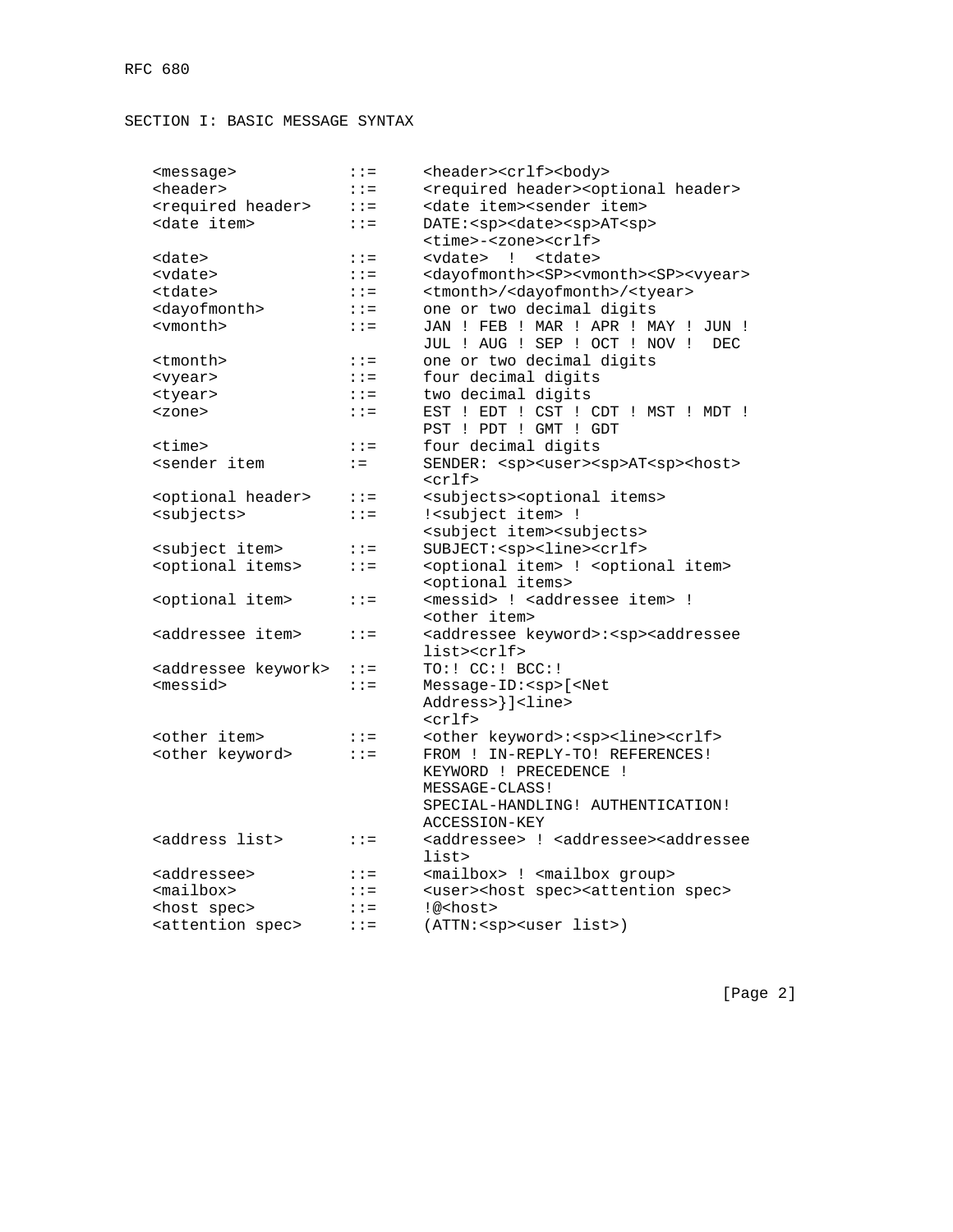| suser list>                  | $: :=$                             | <user> ! <user><user list=""></user></user></user>                       |
|------------------------------|------------------------------------|--------------------------------------------------------------------------|
| <mailbox group=""></mailbox> | $\therefore$ $\therefore$ $\equiv$ | <group name="">: (<group numbers="">)</group></group>                    |
| <group numbers=""></group>   |                                    | ! ( <mailbox list="">)</mailbox>                                         |
| <mailbox list=""></mailbox>  | $: :=$                             | <mailbox> : <mailbox>,<mailboxlist></mailboxlist></mailbox></mailbox>    |
| <body></body>                | $\mathbf{1} \mathbf{1} =$          | <line><crlf> : <line><crlf><br/>&gt;body&gt;</crlf></line></crlf></line> |
| <user></user>                | $\mathbf{1} \mathbf{1} =$          | <word></word>                                                            |
| <host></host>                | $: :=$                             | a standard host name                                                     |
| <group name=""></group>      | $\mathbf{1} \mathbf{1} =$          | ! <word></word>                                                          |
| $\langle$ line $\rangle$     | $\mathbf{1} \mathbf{1} =$          | a string containing any of the 128<br>ASCII                              |
|                              |                                    | characters except CR and LF                                              |
| <word></word>                | $: : =$                            | a string containing any of the 128<br>ASCII                              |
|                              |                                    | characters except CR, LF, and SP                                         |
| $<$ CRLF>                    | $\mathbf{1} \mathbf{1} =$          | CR LF                                                                    |
| $<$ SP $>$                   | $: :=$                             | space                                                                    |
|                              |                                    |                                                                          |

# Notes:

1. A message may have at most one MESSAGE-ID item.

2. All items with the same keyword must be grasped together.

Please note the following:

 (1) The case (upper or lower) of keywords -- specifically, 'FROM', 'DATE', 'SUBJECT', 'AT', <host>, <zone>, <vmonth> and <keyword> - is insignificant. Although 'FROM', for example, appears in upper-case in the formal syntax above, in the header of an actual message it may appear as 'FROM', 'from', or 'From', etc.

 (2) No attempt has been made to legislate the format of <user> except to exclude spaces from it.

(3) The time has no internal punctuation.

[Page 3]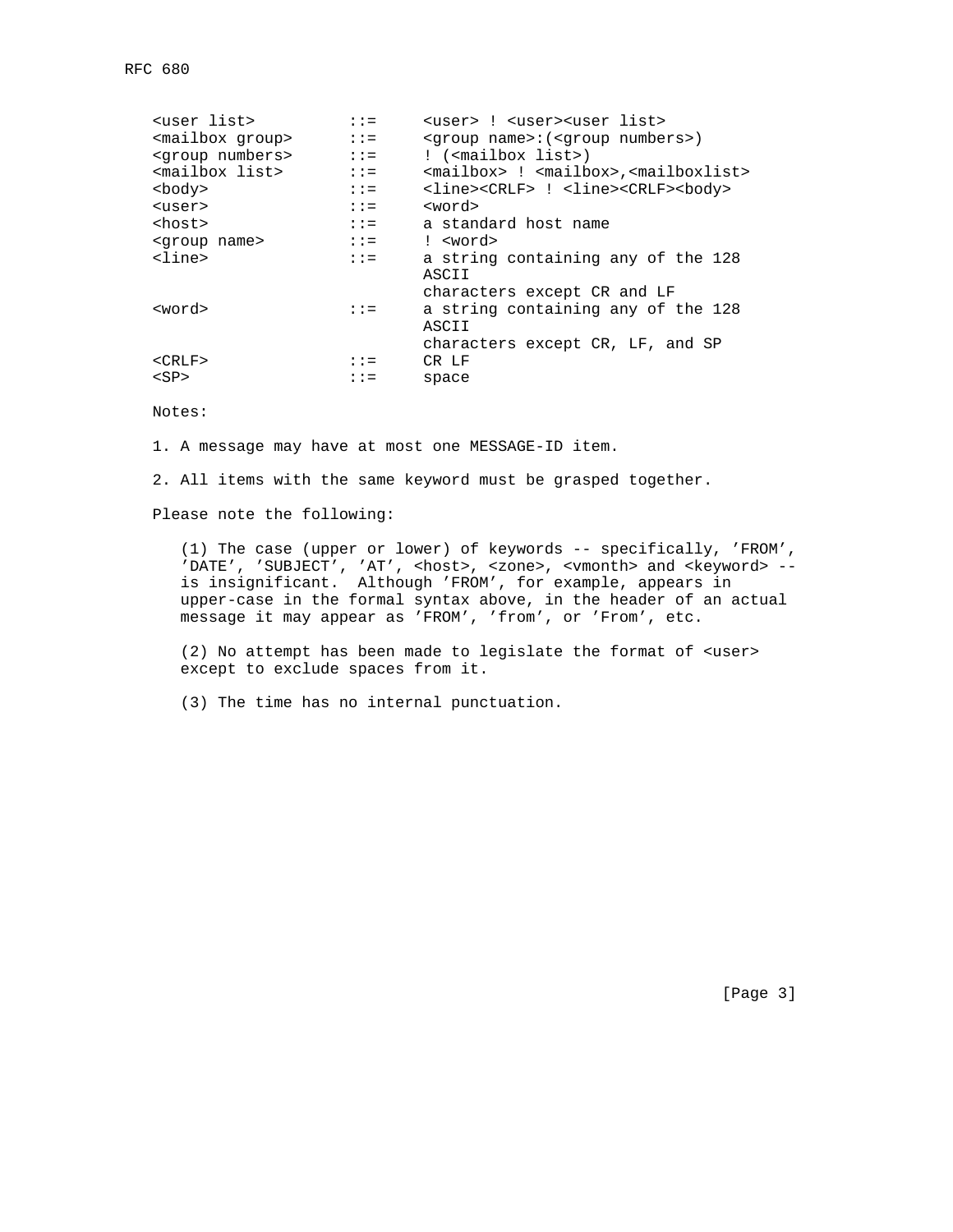SECTION II: MESSAGE HEADER FIELDS

## A. ORIGINATOR SPECIFICATION FIELDS

## FROM

 This field contains the identity of the person who wished this message to be sent. This is expected to be the originator field which is specified by the user in the case that the message is being entered by one person for another. The message-creation process should default this field to be the user entering the message. [The usage for FROM and SENDER differs from that of RFC 561.]

## SENDER

 This field contains the identity of the person who sends the message. This field is expected to be set by the message-creation process automatically. It is possible that some sites will not include this field in external communications.

## AUTHENTICATION

 This field contains a description of which originator fields have been authenticated, and by which operating systems. This field should be created by message transmission and/or reception processes (FTP/Operating System level).

 It is expected that current system will be able to authenticate only the SENDER field; however, later systems might have mechanisms to verify that the FROM actually authorized the SENDER to act on his/her behalf. It is expected that, when the FROM is authenticated, the SENDER will no longer be necessary for external distribution.

## B. REFERENCE SPECIFICATION FIELDS

MESSAGE-ID

 This field contains a unique identifier to refer to this message. The format for a message identifier is:

 [Net Address]Text String CRLF Examples: [ISIB]7-DEC-74.14:23:45 [ARC]QLOURNAL 39274a3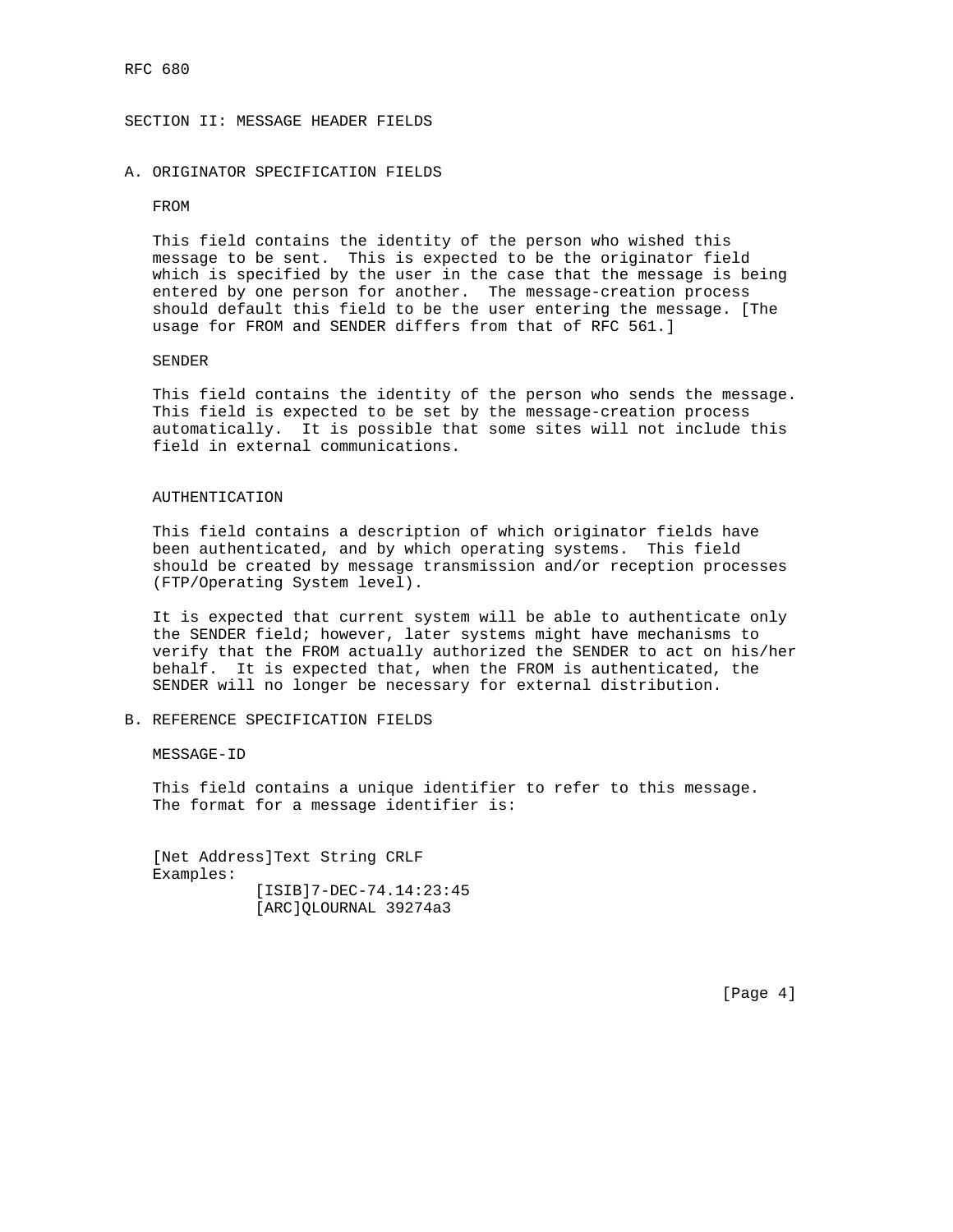The uniqueness of the message identifier is guaranteed by each net address message processor making the text which follows unique for that net-address. This, specifically says net-address and not site name. This would allow BBN (for instance) to allocate unique identifiers over all four machines, which may be addressed as BBN within the message system, thus producing a more integrated service for their users.

 The text following the net-address is not defined here, as the problems associated with this specification are too great at this time. However, the net-address should allow automatic processes to determine if they can deal intelligently with the following text. Several types of automatic processing by the local message reader are thus possible: 1) if the site uses a filing mechanism known to the reader, the reader can retrieve the message 2) if the site supports remote message access (protocol not currently defined), the message id can be passed to the remote site and the message has been filed in the Datacomputer (using the entire message id [including net-address] as the handle), the reader can retrieve it from the Datacomputer.

#### IN-REPLY-TO

 The contents of this field identify previous correspondence which this message answers. If message identifiers are used in this field, they should be enclosed in angle brackets (<>).

#### REFERENCES

 The contents of this field identify other correspondence which this message references. If message identifiers are used, they should be enclosed in angle brackets (<>).

## KEYWORDS

 This field contains keywords or phrases from the message, separated by commas.